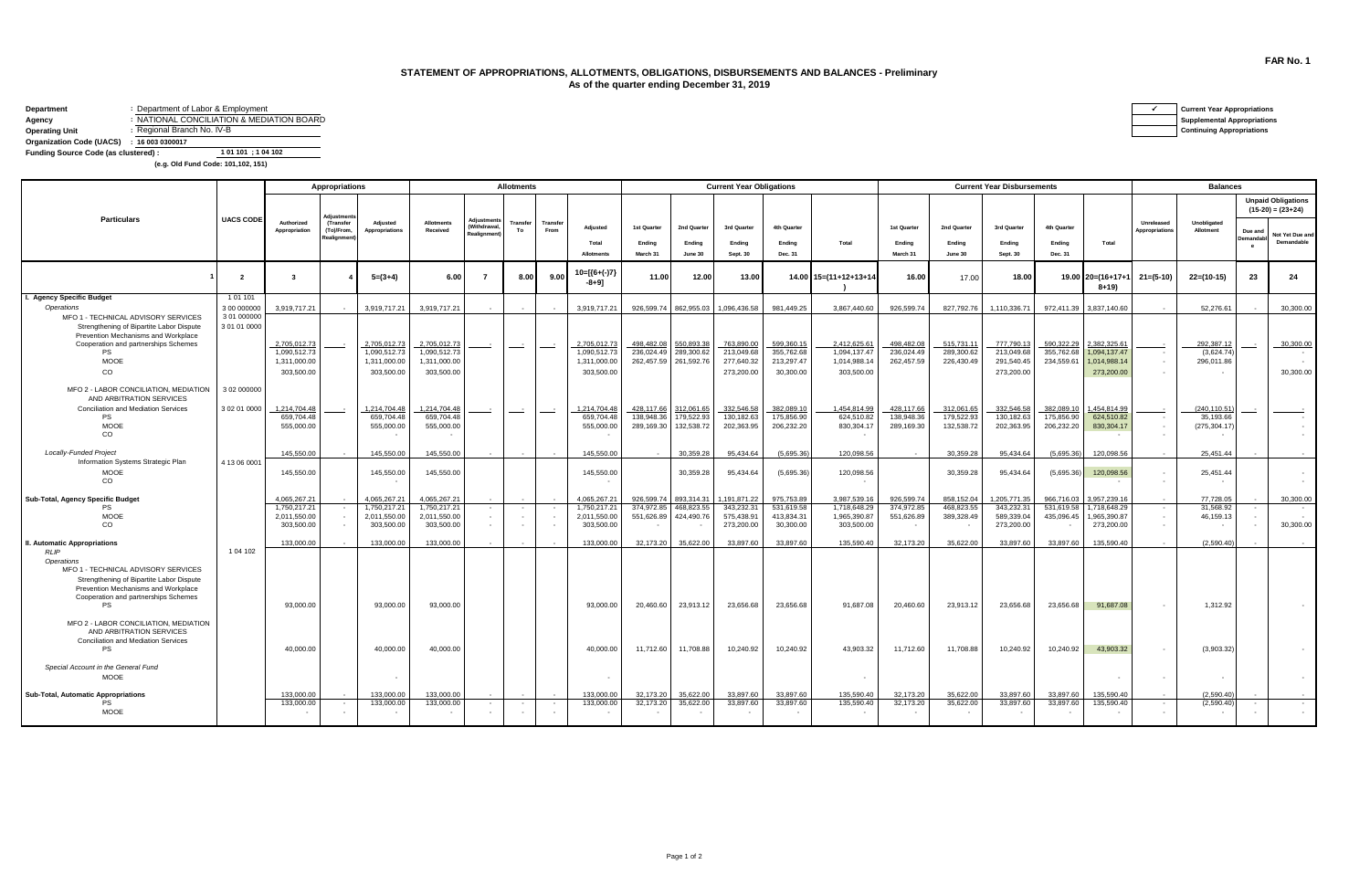|                                                                                  |                             |                             | Appropriations          |                            | <b>Allotments</b>             |                          |                |                 |                              | <b>Current Year Obligations</b> |             |              |                        |                        | <b>Current Year Disbursements</b> |             |                            |                        |                             | <b>Balances</b>              |                          |                     |                                                  |  |
|----------------------------------------------------------------------------------|-----------------------------|-----------------------------|-------------------------|----------------------------|-------------------------------|--------------------------|----------------|-----------------|------------------------------|---------------------------------|-------------|--------------|------------------------|------------------------|-----------------------------------|-------------|----------------------------|------------------------|-----------------------------|------------------------------|--------------------------|---------------------|--------------------------------------------------|--|
|                                                                                  | <b>UACS CODE</b>            |                             | diustm                  |                            |                               |                          |                |                 |                              |                                 |             |              |                        |                        |                                   |             |                            |                        |                             |                              |                          |                     | <b>Unpaid Obligations</b><br>$(15-20) = (23+24)$ |  |
| Particulars                                                                      |                             | Authorized<br>Appropriation | (Transfer<br>(To)/From. | Adiusted<br>Appropriations | <b>Allotments</b><br>Received | Withdrawa                | Transfer<br>To | Transfe<br>From | Adjusted                     | 1st Quarter                     | 2nd Quarter | 3rd Quarter  | 4th Quarter            |                        | 1st Quarter                       | 2nd Quarter | 3rd Quarter                | 4th Quarter            |                             | Unreleased<br>Appropriations | Unobligated<br>Allotment | Due and             | Not Yet Due an                                   |  |
|                                                                                  |                             |                             |                         |                            |                               |                          |                |                 | Total                        | Ending                          | Ending      | Ending       | Ending                 | Total                  | Ending                            | Ending      | Ending                     | Ending                 | Total                       |                              |                          | emanda<br>$\cdot$ e | Demandable                                       |  |
|                                                                                  |                             |                             |                         |                            |                               |                          |                |                 | Allotments                   | March 31                        | June 30     | Sept. 30     | Dec. 31                |                        | March 31                          | June 30     | Sept. 30                   | Dec. 31                |                             |                              |                          |                     |                                                  |  |
|                                                                                  | $\overline{2}$              | $\mathbf{3}$                |                         | $5=(3+4)$                  | 6.00                          | $\overline{7}$           | 8.00           | 9.00            | $10=[(6+(-)7)$<br>$-8 + 9$ ] | 11.00                           | 12.00       | 13.00        |                        | 14.00 15=(11+12+13+14  | 16.00                             | 17.00       | 18.00                      |                        | 19.00 20=(16+17+1<br>$8+19$ | $21 = (5-10)$                | $22=(10-15)$             | 23                  | 24                                               |  |
| III. Special Purpose Fund                                                        |                             | 21,000.00                   |                         | 21,000.00                  | 21,000.00                     |                          |                |                 | 21,000.00                    |                                 |             |              | 21,000.00              | 21,000.00              |                                   |             |                            | 21.000.00              | 21,000.00                   |                              |                          |                     |                                                  |  |
| Miscellaneous Personnel Benefits Fund<br>Operations                              | 406                         | 21,000.00                   |                         | 21,000.00                  | 21,000.00                     | $\sim$                   |                |                 | 21,000.00                    |                                 | $\sim$      |              | 21.000.00              | 21,000.00              | $\sim$                            |             |                            | 21,000.00              | 21,000.00                   |                              |                          |                     |                                                  |  |
| MFO 1 - TECHNICAL ADVISORY SERVICES                                              |                             |                             |                         |                            |                               |                          |                |                 |                              |                                 |             |              |                        |                        |                                   |             |                            |                        |                             |                              |                          |                     |                                                  |  |
| Strengthening of Bipartite Labor Dispute<br>Prevention Mechanisms and Workplace  |                             |                             |                         |                            |                               |                          |                |                 |                              |                                 |             |              |                        |                        |                                   |             |                            |                        |                             |                              |                          |                     |                                                  |  |
| Cooperation and partnerships Schemes                                             |                             |                             |                         |                            |                               |                          |                |                 |                              |                                 |             |              |                        |                        |                                   |             |                            |                        |                             |                              |                          |                     |                                                  |  |
| <b>PS</b><br>MFO 2 - LABOR CONCILIATION, MEDIATION                               |                             | 14,000.00                   |                         | 14,000.00                  | 14,000.00                     |                          |                |                 | 14,000.00                    |                                 |             |              | 14,000.00              | 14,000.00              |                                   |             |                            | 14,000.00              | 14,000.00                   |                              |                          |                     |                                                  |  |
| AND ARBITRATION SERVICES                                                         |                             |                             |                         |                            |                               |                          |                |                 |                              |                                 |             |              |                        |                        |                                   |             |                            |                        |                             |                              |                          |                     |                                                  |  |
| Conciliation and Mediation Services<br>PS                                        |                             | 7,000.00                    |                         | 7,000.00                   | 7,000.00                      |                          |                |                 | 7,000.00                     |                                 |             |              | 7,000.00               | 7,000.00               |                                   |             |                            | 7,000.00               | 7,000.00                    |                              |                          |                     |                                                  |  |
|                                                                                  | 407                         |                             |                         | $\sim$                     | $\sim$                        | $\sim$                   |                | - 40            | $\sim$                       | $\sim$                          | $\sim$      | $\sim$       |                        |                        | $\sim$                            | $\sim$      | $\sim$                     | $\sim$                 |                             | $\sim$                       |                          |                     |                                                  |  |
| Pension and Gratuity Fund<br>Operations                                          |                             |                             |                         |                            |                               |                          |                |                 |                              |                                 |             |              |                        |                        |                                   |             |                            |                        |                             |                              |                          |                     |                                                  |  |
| MFO 1 - TECHNICAL ADVISORY SERVICES                                              |                             |                             |                         |                            |                               |                          |                |                 |                              |                                 |             |              |                        |                        |                                   |             |                            |                        |                             |                              |                          |                     |                                                  |  |
| Strengthening of Bipartite Labor Dispute<br>Prevention Mechanisms and Workplace  |                             |                             |                         |                            |                               |                          |                |                 |                              |                                 |             |              |                        |                        |                                   |             |                            |                        |                             |                              |                          |                     |                                                  |  |
| Cooperation and partnerships Schemes                                             |                             |                             |                         |                            |                               |                          |                |                 |                              |                                 |             |              |                        |                        |                                   |             |                            |                        |                             |                              |                          |                     |                                                  |  |
| PS<br>MFO 2 - LABOR CONCILIATION, MEDIATION                                      |                             |                             |                         |                            |                               |                          |                |                 |                              |                                 |             |              |                        |                        |                                   |             |                            |                        |                             |                              |                          |                     |                                                  |  |
| AND ARBITRATION SERVICES                                                         |                             |                             |                         |                            |                               |                          |                |                 |                              |                                 |             |              |                        |                        |                                   |             |                            |                        |                             |                              |                          |                     |                                                  |  |
| Conciliation and Mediation Services<br>PS                                        |                             |                             |                         |                            |                               |                          |                |                 |                              |                                 |             |              |                        |                        |                                   |             |                            |                        |                             |                              |                          |                     |                                                  |  |
|                                                                                  |                             |                             |                         |                            |                               |                          |                |                 |                              |                                 |             |              |                        |                        |                                   |             |                            |                        |                             |                              |                          |                     |                                                  |  |
| Sub-Total, Special Purpose Fund<br>PS                                            |                             | 21,000.00<br>21,000.00      |                         | 21,000.00<br>21,000.00     | 21,000.00<br>21,000.00        |                          |                |                 | 21,000.00<br>21,000.00       |                                 |             |              | 21,000.00<br>21,000.00 | 21,000.00<br>21,000.00 |                                   |             |                            | 21,000.00<br>21,000.00 | 21,000.00<br>21,000.00      |                              |                          |                     |                                                  |  |
| <b>GRAND TOTAL</b>                                                               |                             | 4,219,267.21                |                         | 4,219,267.2                | 4,219,267.21                  |                          |                |                 | 4,219,267.21                 | 958,772.94                      | 928,936.31  | 1,225,768.82 | ,030,651.49            | 4,144,129.56           | 958,772.94                        | 893,774.04  | 1,239,668.95               | 021,613.63             | 113,829.56                  |                              | 75,137.65                |                     | 30,300.00                                        |  |
| <b>PS</b>                                                                        |                             | 1,904,217.21                |                         | 1,904,217.2                | 1,904,217.21                  |                          |                |                 | 1,904,217.21                 | 407.146.05                      | 504,445.55  | 377,129.9    | 586,517.18             | 1,875,238.69           | 407,146.05                        | 504,445.55  | 377,129.91                 | 586,517.18             | 875,238.69                  |                              | 28.978.52                |                     |                                                  |  |
| MOOE                                                                             |                             | 2,011,550.00                |                         | 2,011,550.00               | 2,011,550.00                  | $\sim$                   |                |                 | 2,011,550.00                 | 551,626.89                      | 424,490.76  | 575,438.91   | 413,834.31             | 1,965,390.87           | 551,626.89                        | 389,328.49  | 589,339.04                 | 435,096.45             | ,965,390.87                 |                              | 46,159.13                |                     |                                                  |  |
| CO                                                                               |                             | 303,500.00                  | ٠.                      | 303,500.00                 | 303,500.00                    | $\sim$                   | $\sim$         |                 | 303,500.00                   |                                 |             | 273,200.00   | 30,300.00              | 303,500.00             |                                   |             | 273,200.00                 |                        | 273,200.00                  | $\sim$                       |                          |                     | 30,300.00                                        |  |
|                                                                                  |                             |                             |                         |                            |                               |                          |                |                 |                              |                                 |             |              |                        |                        |                                   |             |                            |                        |                             |                              |                          |                     |                                                  |  |
| <b>Recapitulation by MFO:</b><br><b>MFO 1 - TECHNICAL ADVISORY</b>               |                             | 4.073.717.21                |                         | 4.073.717.21               | 4,073,717.21                  |                          |                |                 | 4.073.717.21                 | 958,772.94                      | 898,577,03  | 1.130.334.18 | 1.036.346.85           | 4.024.031.00           | 958,772.94                        | 863.414.76  | 1.144.234.31               | 1.027.308.99           | 3,993,731.00                |                              | 49.686.21                |                     | 30,300,00                                        |  |
| <b>SERVICES</b>                                                                  |                             | 2,812,012.73                |                         | 2,812,012.73               | 2,812,012.73                  |                          |                |                 | 2,812,012.73                 | 518,942.68                      | 574,806.50  | 787,546.68   | 637,016.83             | 2,518,312.69           | 518,942.68                        | 539,644.23  | 801,446.81                 | 627,978.97             | 2,488,012.69                |                              | 293,700.04               |                     | 30,300.00                                        |  |
| <b>MFO 2 - LABOR CONCILIATION,</b>                                               |                             |                             |                         |                            |                               |                          |                |                 |                              |                                 |             |              |                        |                        |                                   |             |                            |                        |                             |                              |                          |                     |                                                  |  |
| <b>MEDIATION AND ARBITRATION SERVICES</b>                                        |                             | 1,261,704.48                |                         | 1,261,704.48               | 1,261,704.48                  | $\overline{\phantom{a}}$ |                |                 | 1,261,704.48                 | 439,830.26                      | 323,770.53  | 342,787.50   | 399,330.02             | 1,505,718.31           | 439,830.26                        | 323,770.53  | 342,787.50                 | 399,330.02             | 1,505,718.31                |                              | (244, 013.83)            |                     |                                                  |  |
| OF WHICH:                                                                        |                             |                             |                         |                            |                               |                          |                |                 |                              |                                 |             |              |                        |                        |                                   |             |                            |                        |                             |                              |                          |                     |                                                  |  |
| <b>Major Programs/Projects</b>                                                   |                             |                             |                         |                            |                               |                          |                |                 |                              |                                 |             |              |                        |                        |                                   |             |                            |                        |                             |                              |                          |                     |                                                  |  |
| KRA No. 1 - Just and Lasting Peace and the                                       |                             |                             |                         |                            |                               |                          |                |                 |                              |                                 |             |              |                        |                        |                                   |             |                            |                        |                             |                              |                          |                     |                                                  |  |
| <b>Rule of Law</b>                                                               |                             |                             |                         |                            |                               |                          |                |                 |                              |                                 |             |              |                        |                        |                                   |             |                            |                        |                             |                              |                          |                     |                                                  |  |
| Operations                                                                       |                             |                             |                         |                            |                               |                          |                |                 |                              |                                 |             |              |                        |                        |                                   |             |                            |                        |                             |                              |                          |                     |                                                  |  |
| MFO 1 - TECHNICAL ADVISORY SERVICES<br>MFO 2 - LABOR CONCILIATION, MEDIATION AND |                             | 2,812,012.73                | ٠.                      | 2,812,012.73               | 2,812,012.73                  |                          |                |                 | 2,812,012.73                 | 518,942.68                      | 574,806.50  | 787,546.68   | 637,016.83             | 2,518,312.69           | 518,942.68                        | 539,644.23  | 801,446.81                 | 627,978.97             | 2,488,012.69                |                              | 293,700.04               |                     | 30,300.00                                        |  |
| ARBITRATION SERVICES                                                             |                             | 1,261,704.48                |                         | 1,261,704.48               | 1,261,704.48                  |                          |                |                 | 1,261,704.48                 | 439,830.26                      | 323,770.53  | 342,787.50   | 399,330.02             | 1,505,718.31           | 439,830.26                        | 323,770.53  | 342,787.50                 | 399,330.02             | 1,505,718.31                |                              | (244, 013.83)            |                     |                                                  |  |
| <b>Locally-Funded Projects</b>                                                   |                             | 145,550.00                  | $\sim$                  | 145,550.00                 | 145,550.00                    | $\overline{\phantom{a}}$ |                |                 | 145,550.00                   |                                 | 30,359.28   | 95,434.64    | (5,695.36)             | 120,098.56             | ٠.                                | 30,359.28   | 95,434.64                  | (5,695.36)             | 120,098.56                  |                              | 25,451.44                |                     |                                                  |  |
| Information Systems Strategic Plan                                               |                             |                             |                         |                            |                               |                          |                |                 |                              |                                 |             |              |                        |                        |                                   |             |                            |                        |                             |                              |                          |                     |                                                  |  |
|                                                                                  |                             |                             |                         |                            |                               |                          |                |                 |                              |                                 |             |              |                        |                        |                                   |             |                            |                        |                             |                              |                          |                     |                                                  |  |
| <b>Certified Correct:</b>                                                        | <b>Certified Correct:</b>   |                             |                         |                            |                               |                          |                |                 |                              |                                 |             |              |                        |                        |                                   |             | <b>Approved By:</b>        |                        |                             |                              |                          |                     |                                                  |  |
|                                                                                  |                             |                             |                         |                            |                               |                          |                |                 |                              |                                 |             |              |                        |                        |                                   |             |                            |                        |                             |                              |                          |                     |                                                  |  |
| RENATO Q. FAJARDO JR                                                             | FELIX G. BELZA JR.          |                             |                         |                            |                               |                          |                |                 |                              |                                 |             |              |                        |                        |                                   |             | avon<br>LOURDES P. ESTIOCO |                        |                             |                              |                          |                     |                                                  |  |
| <b>Budget Officer Designate</b>                                                  | <b>Accountant Designate</b> |                             |                         |                            |                               |                          |                |                 |                              |                                 |             |              |                        |                        |                                   |             | Director II                |                        |                             |                              |                          |                     |                                                  |  |
| Date:                                                                            | Date:                       |                             |                         |                            |                               |                          |                |                 |                              |                                 |             |              |                        |                        |                                   |             | Date:                      |                        |                             |                              |                          |                     |                                                  |  |